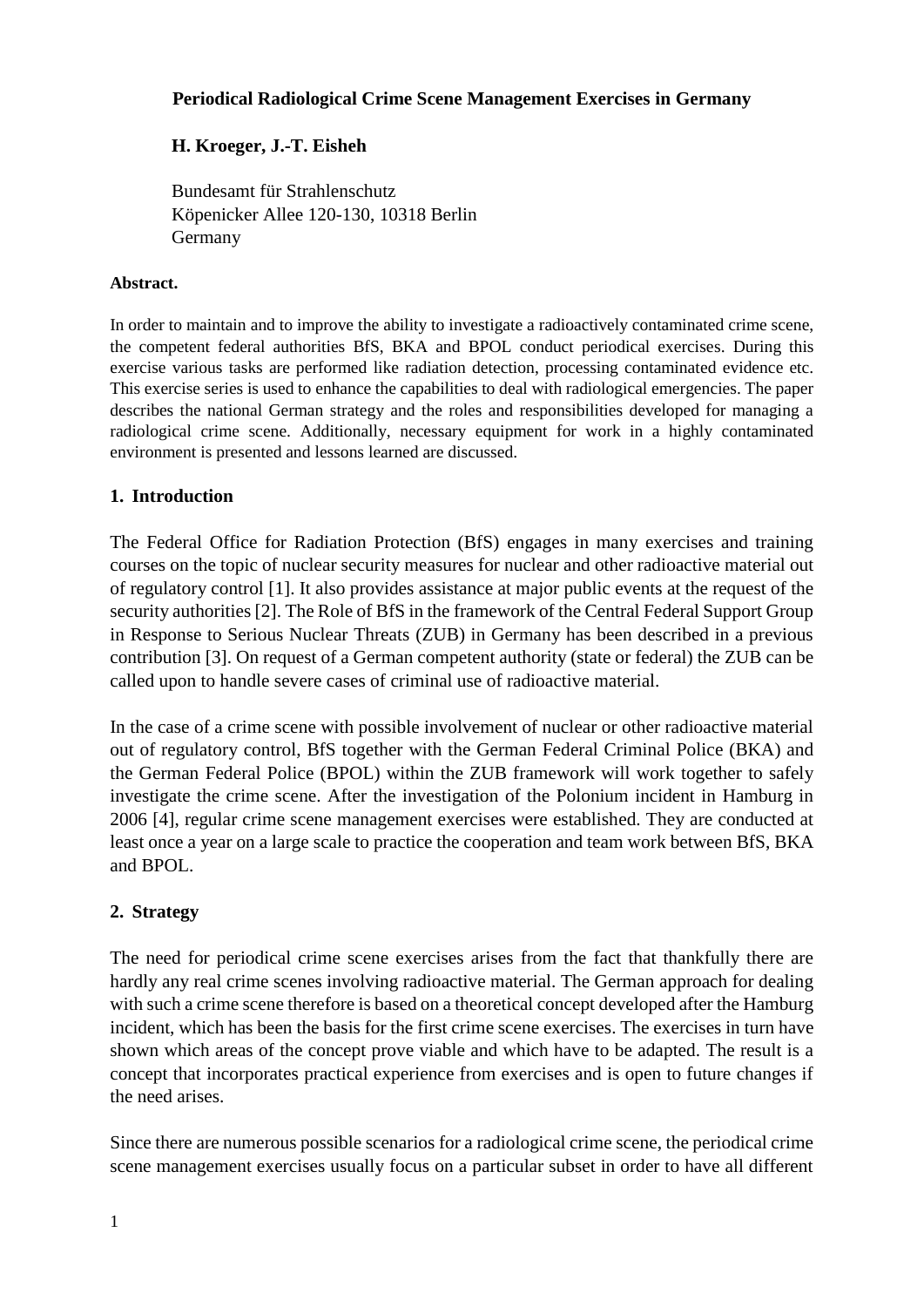departments involved at regular intervals. An exercise for the complete workflow of a realistic crime scene would take days and involve an extremely large number of personnel. Training scenarios are for example decontamination procedures, buried sources or data recovery from contaminated electronic devices, but will also include certain aspects which are constantly practiced, like inter-office communication, contamination measurements or general safety issues.

Within the framework of the ZUB, BfS is responsible for all aspects of radiation protection, including the radiological safety and dosimetry of all personnel involved in the actual crime scene management. To fulfil these tasks, BfS is training its personnel to take over pre-defined roles and responsibilities, developed together with the police and defined by experience gathered in different exercises, which are similar to those described in the upcoming guide NST 014 by the IAEA [5]. These roles and responsibilities are going to be defined in the following subsections.

## **2.1. On-scene commander (OSC) for all BfS personnel**

An experienced member of BfS is in charge of all BfS personnel at the crime scene and is responsible for the dosimetry of all personnel (including police forces) as well as the radiological safety of everybody involved in the management of the crime scene. Together with a deputy, the OSC is working closely with the police officer in charge of the crime scene, determining who can enter the crime scene and for how long they can stay from a radiological safety point of view. The OSC is assigning BfS teams for all of the roles described in the following subsections.

### **2.2. Detection / Search teams**

Ideally, there will be sufficient BfS personnel to assign at least two detection / search teams. These teams consist of two BfS members each, who are familiar with all of the necessary measurement equipment for determining the radiological situation at the actual crime scene and are accompanying the police teams assigned by the BKA crime scene unit. The teams will first of all determine whether or not there are airborne radionuclides and after that perform a sweep of the crime scene to determine if there are hidden radiological sources present and/or if there is radioactive contamination present. Communication with the police team is very important during these search excursions and remains a big challenge as BfS and BKA use different communication equipment and the teams are wearing full protection suits. In the case of the BfS personnel this includes a respirator mask, which makes conversation particularly difficult. The reason for the different equipment is on the one hand a different style of communication (radiation protection requires and uses a different 'language' as that employed by police) and on the other hand it is much easier to organize radiation protection and conventional crime scene management separately.

If there are sources present at the crime scene which would cause a significant dose for the personnel the teams will regroup in a safe distance and the OSC will organize a suitable shielding container for the source if possible. In such an event the source will have to be recovered before any police work can be done at the crime scene, as the police personnel are considered members of the general public and should not receive a dose in excess of 1 mSv per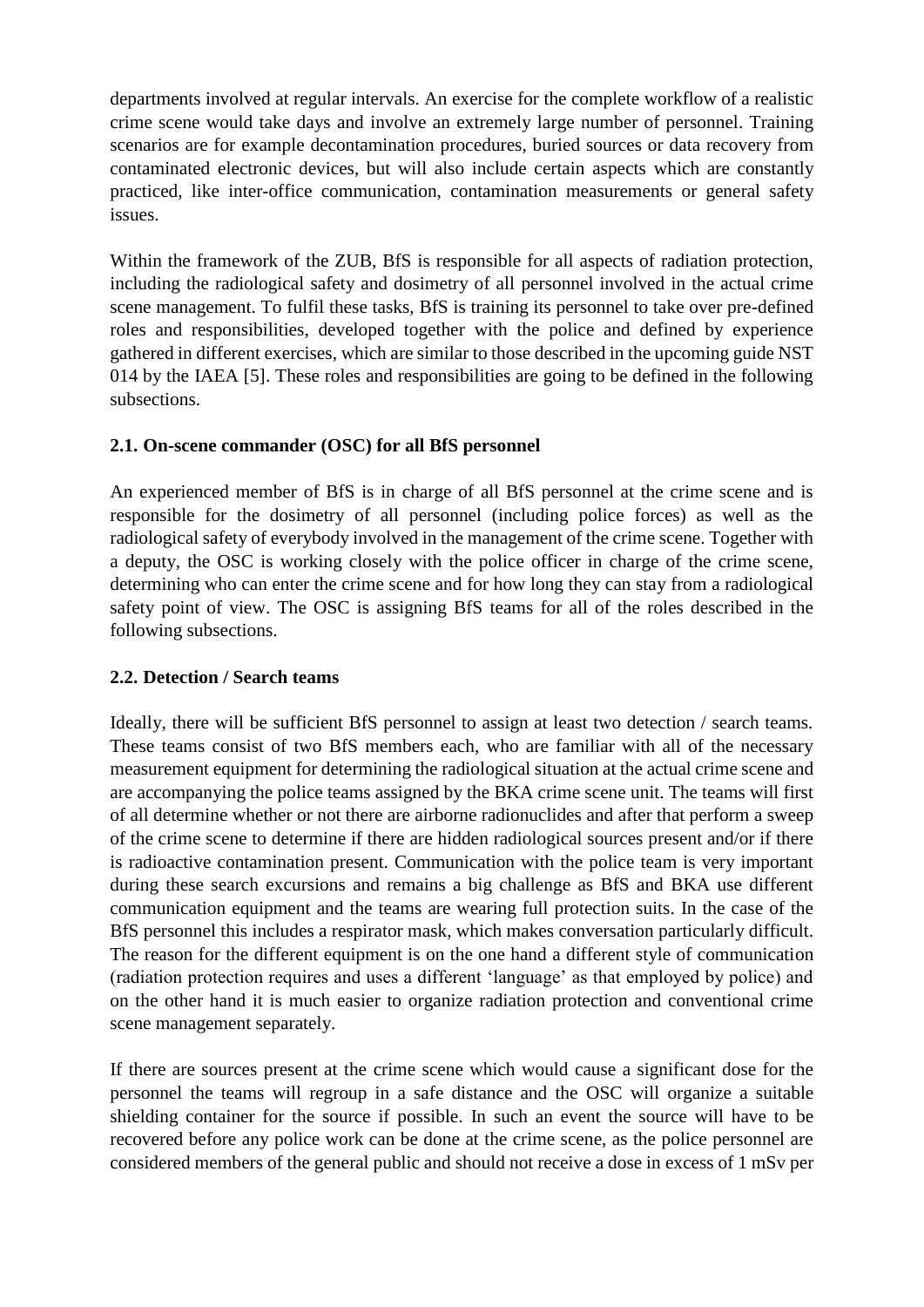year. Once all major radiological sources have been removed the crime scene unit of the BKA will in cooperation with the BfS team start their search for evidence. The BfS team will measure possible evidence for radiological contamination. Contaminated evidence will then be heat sealed and transferred out of the airlock.

## **2.3. Airlock operators**

Any crime scene that may possibly contain radioactively contaminated evidence will be sealed off with an airlock provided by BfS (see section 3). The airlock will be manned by a team of two BfS members, whose job it is to handle any evidence that needs to be heat sealed for transport to the glove box. They are also responsible for contamination measurements of all personnel leaving the crime scene and assist with containing any contamination that they may have found. At least two teams are necessary for continuous operation of the airlock.

## **2.4. Glove box operators**

A team of two BfS members is operating a mobile glove box in which contaminated evidence can be further investigated on site. For this purpose they transfer the heat sealed evidence into the glove box, where they are unpacked and can be handled by BfS and BKA specialists. Especially in the case of contaminated electronics such as laptops or mobile phones the immediate investigation can provide timely evidence. Once the investigation in the glove box is completed, the operators of the glove box can again heat seal the evidence for storage or transfer to a facility equipped for further analysis like ITU in Karlsruhe. As with the airlock, two teams are necessary to provide continuous operation of the glove box.

# **2.5. Radiological advisors for the decontamination unit of the BPOL**

Any personnel that has been contaminated during the investigation of the crime scene will be transferred to a specialized police unit trained in the decontamination processes. The OSC will assign a BfS expert to advise the decontamination unit of the BPOL on how to handle contaminated personnel. The advisor will make sure the measurements from BfS airlock personnel gets transferred to the decontamination unit and will give advice on how to proceed if requested or necessary.

# **2.6. Documentation officers**

Several documentation officers are required to handle a crime scene in a manner that assures the proper documentation for a possible court case. At least three BfS members are assigned to do this job. One is standing by at the airlock to provide documentation for the evidence and as well as the contamination measurements of the crime scene personnel. Another documentation officer is assisting the OSC to make sure all the information from the search teams gets documented. One more is kept in reserve to makes sure that continuous documentation is possible at all necessary positions.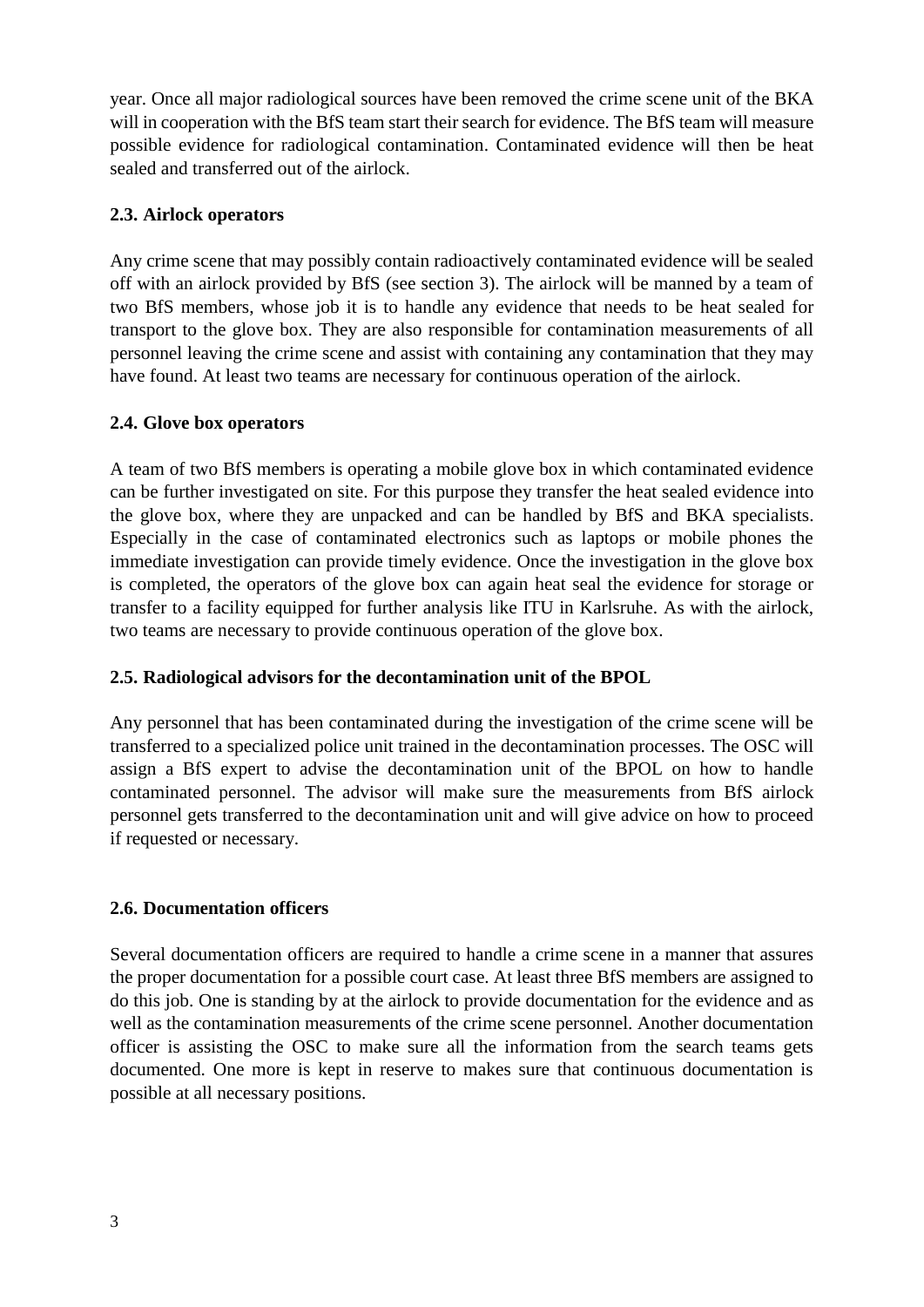## **2.7. Radiological advisors on questions of risk assessment, handling and transportation of contaminated evidence**

BfS experts on special subjects are available either on site or via telephone in case of arising problems. This includes but is not limited to the questions of dose estimates (including inhalation dose and calculating maximum working hours), necessary shielding requirements for transport, how to best handle certain sources and the possibility to perform propagation calculations for airborne radioactive nuclides based on atmospheric conditions.

## **3. Examples of Equipment**

Apart from the appropriate detectors, a radiological crime scene may require some special equipment. BfS is providing the necessary tools to facilitate work in such a crime scene without spreading contamination. In order to do so, one needs to be able to isolate the rooms in question by means of an airlock. Evidence from the crime scene need to be packaged in a manner that allows to transfer them without spreading contamination. A glove box can be useful for further examination of evidence in close proximity to the crime scene in order to quickly obtain clues in connection with the crime. Should the dose rate at the crime scene be too high for working safely, a manipulator is required to handle radioactive sources. This small set of essential equipment will be described in the following subsections.



*FIG. 1. The explosive ordnance disposal and observation robot (tEODor), adapted for BfS purposes. The arm is carrying a LN<sup>2</sup> cooled germanium detector.*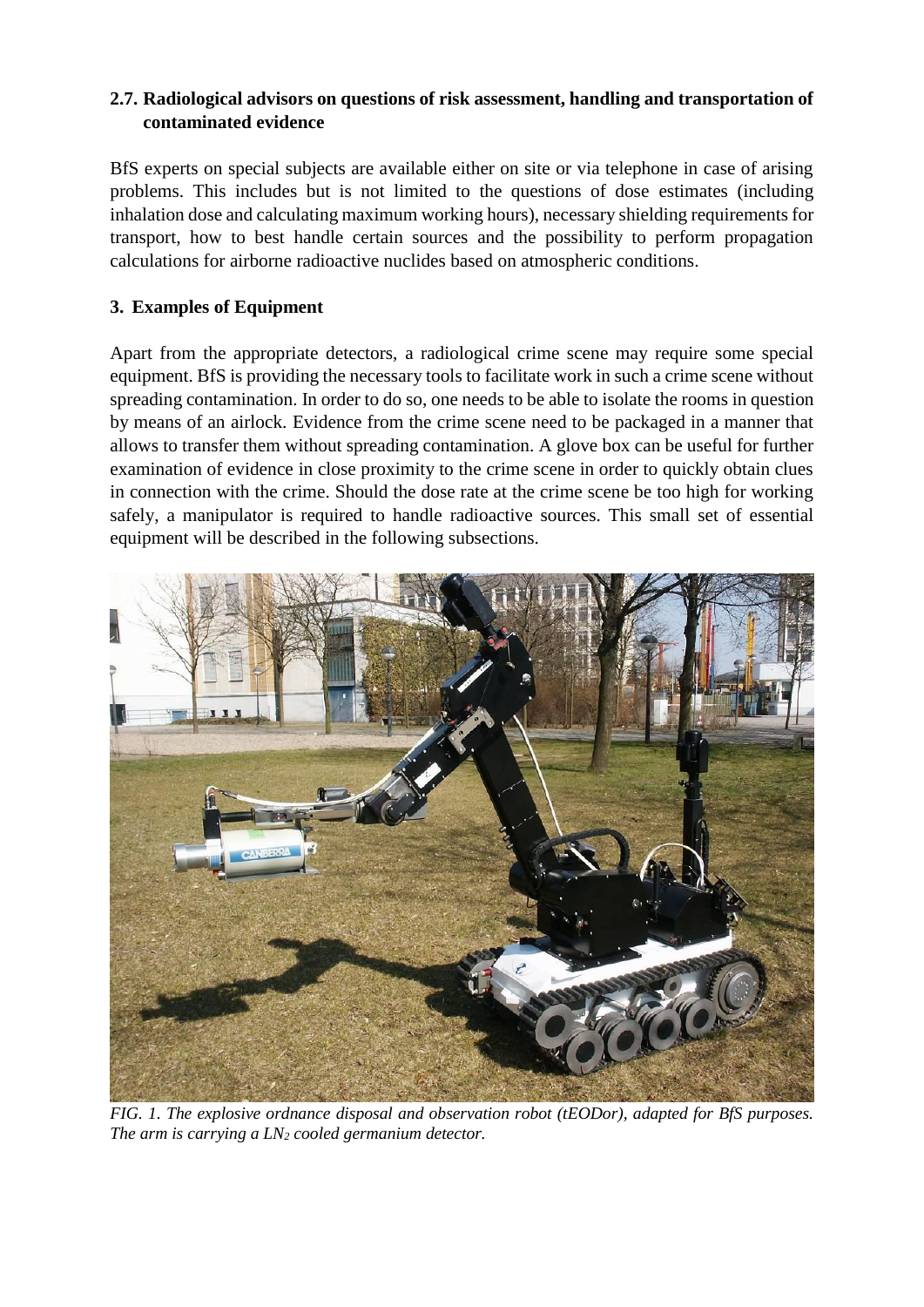## **3.1. Manipulator**

If the search team determines that the crime scene contains a highly radioactive source which makes prolonged working unsafe, a manipulator can be brought in to salvage the source or sources in question and put them in a container with adequate shielding. For this purpose, BfS can provide the explosive ordnance disposal and observation robot (tEODor) built by telerob Gesellschaft für Fernhantierungstechnik mbH (see FIG. 1). It is remote controlled and can be equipped with different detectors, including liquid nitrogen cooled germanium detectors as well as a Target IDENTifinder, a Rad Eye gamma pager or a KSAR neutron detector. tEODor is able to work in high dose rate environments and has been tried and tested for this purpose.

### **3.2. Airlock**

The airlock works in conjunction with a vacuum pump, which slightly lowers the pressure within the crime scene and thereby creates an airflow which is directed from the outside into the crime scene, making sure that possible airborne contamination stays within the sealed off area. The size of the airlock itself is to some extend adjustable. It is large enough for two people to work in it simultaneously. Of the personnel responsible for the operation of the airlock one is stationed outside the airlock to be able to transfer contaminated evidence via the flexible plastic sleeve attached to a feed through. The procedure is shown in FIG. 2, the plastic bag is then heat sealed by means of the heat sealing machine visible in the picture.



*FIG. 2. Airlock with a plastic sleeve in which the contaminated evidence from the crime scene can be heat sealed by means of the heat sealing machine. The heat sealing machine is set up on wheels so it can be transferred to the glove box when necessary.*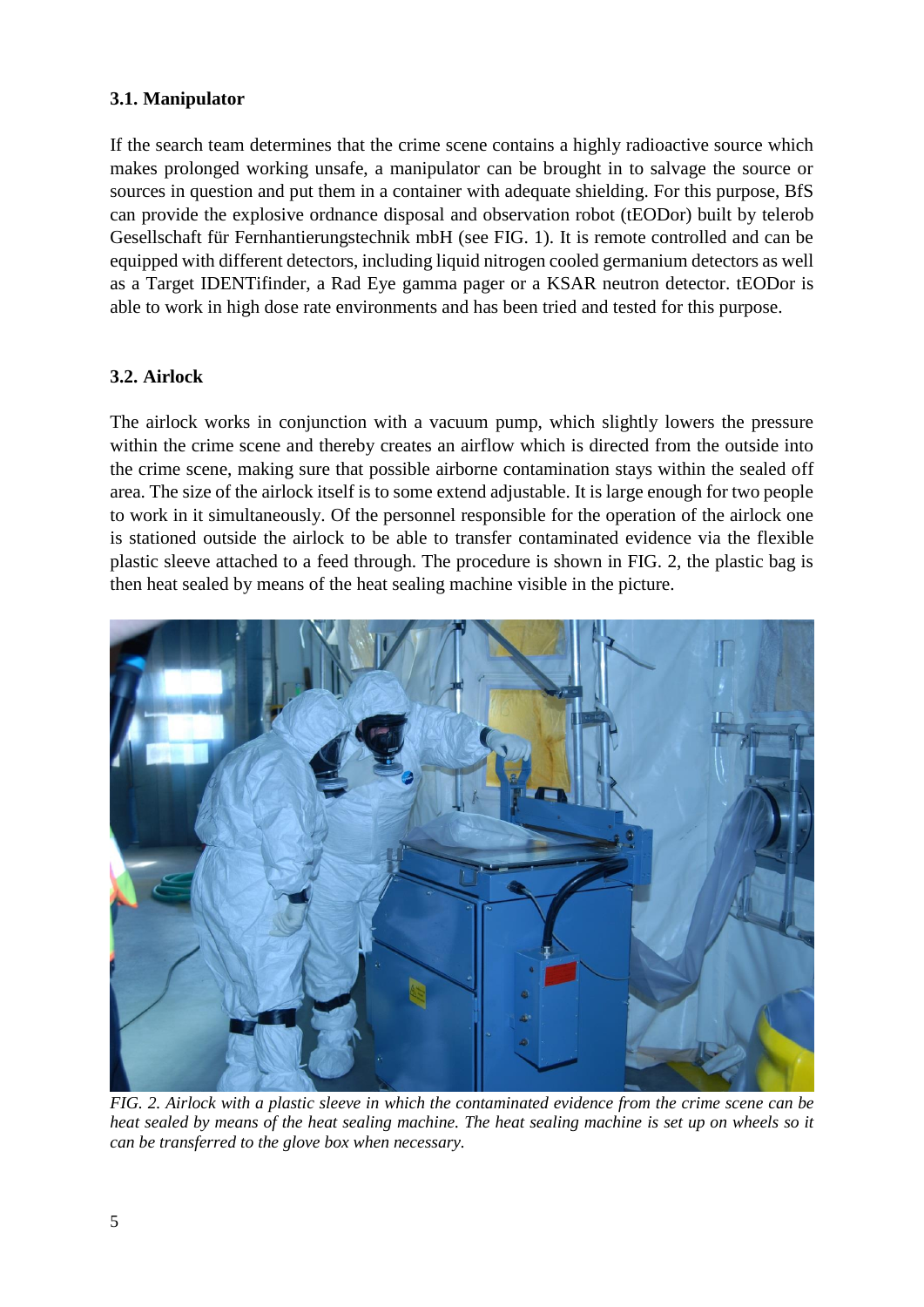The second person assigned to the airlock is stationed within the airlock to assist personnel working in the crime scene. This consists of contamination measurements when exiting the crime scene and transferring the contaminated evidence into the flexible plastic sleeve. If contamination is detected the airlock operator will also assist in disposing of the contaminated pieces of protective clothing.

## **3.3. Glove box**



*FIG. 3. Glove box for the examination of contaminated evidence from the crime scene. The evidence gets introduced through the round opening visible at the front of the picture. A panel providing multiple connections for electronic equipment can be attached to the other side of the glove box in case a laptop or mobile phone need to be examined and data extracted.*

Contaminated evidence that could provide vital clues need to be examined as soon as possible. Instead of transporting them to a laboratory with a hot cell, which could be hundreds of kilometers away, a first examination can be handled on-site with the help of a glove box, which can be seen in FIG. 3. Like the airlock, the glove box works in conjunction with a filter system and a vacuum pump to contain possible airborne radiation in case of damage to the glove box. The height of the actual working compartment is size adjustable to allow for comfortable working. While delicate operations are hampered by three layers of rubber gloves, it is still possible to flick through the pages of a diary for example. Electronic devices can be powered via an electric feed through and data can be extracted with the help of a USB connection.

### **4. Experience gathered by BfS**

The periodical radiological crime scene exercises are of great importance. Only through constant training the responsible competent authorities can maintain the ability to deal with an eventual contaminated crime scene. The exercises provide valuable information, for example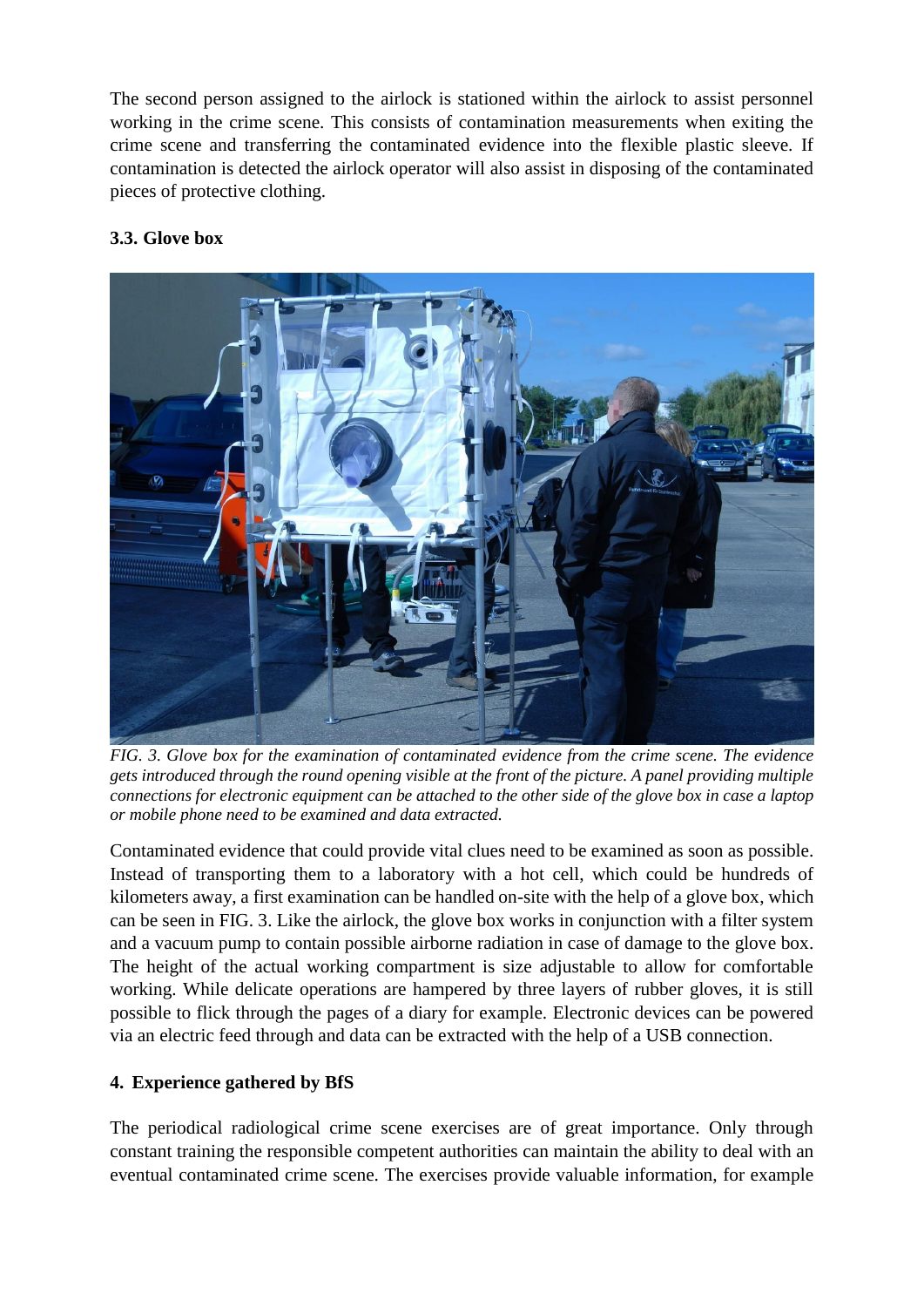in the area of necessary personnel and resources. Under ideal conditions, BfS alone will need approximately 30 people to be able to deal with all aspects of radiation protection. Should the investigation last longer than a day or two, which is a very likely scenario, then the number will most likely increase to about 50 or 60 people. Necessary equipment in form of protective clothes and masks needs to be stored to have it available at the crime scene. Since the roles and responsibilities are only on a limited basis pre-assigned to specific personnel, it is very important to have written procedures available for all personnel to be able to fall back on in case they need to take over a certain part they do not usually perform.

While the actual operations during a crime scene investigation seem to run smoothly, documentation of the measurement results frequently proves difficult. The reason for this is on the one hand, that there is a problem to communicate the information due to the fact that BfS personnel inside the crime scene uses radio communication to exchange information with the OSC as well as with the documentation officers. The communication often is hampered by wearing respirator masks, which has led to the use of neck microphones. But even then the main practical problem with the communication is that only a limited number of people can work at the same time within the crime scene as a change of personnel requires contamination measurements within the airlock which have to be documented via radio communication, making it difficult to maintain radio contact to another team on the inside. Especially in light of these problems, it is important to develop specialized measurement protocols for contamination measurements, dedicated to either personnel or objects. This makes the task of documenting found contamination much more efficient and reduces communication to a minimum.

Every exercise on such a large scale always provokes interest in the higher ranks. While it is important that we can accommodate visitors and demonstrate the level of competence with which police forces and BfS cooperate for such a large endeavor, one of the most important lessons learned through periodical crime scene management exercises is that visitors need to be kept away from the personnel during the exercise. Otherwise the interaction between visitors and trainees can seriously hamper the timeframe of the exercise as well as the concentration of the personnel. For this reason, BfS is monitoring the exercise with multiple cameras, broadcasting a live feed to a closed off area where visitors can observe the exercise and discuss any questions they might have with a dedicated BfS advisor (see FIG. 4).

Maybe the most important lesson learned from these periodical crime scene management exercises is that they are necessary for developing an appreciation of what 'the other side' has to offer. BfS is not a law enforcement agency like BKA and BPOL and tends to operate very differently to them. For example, scientists seem to have a very different approach to certain aspects of the operation due to their work experience  $-$  if a police officer says quickly, this usually means as fast as possible (meaning minutes at most), while to a scientist quickly can be a matter of hours or days until a result is satisfactory. Also, BfS personnel do not receive the level of drill that is required for a police operation, which can be frustrating for the police while not being a sign of unprofessionalism on behalf of the scientist. It took a while for the BfS scientists as well as the professional police officers to get to know each other and understand how they work. The exercises have achieved that both sides know what their counterpart is doing and that they can rely on each other. For this reason it is very important to maintain some experienced personnel who have been through this process and can help bridge the gap for new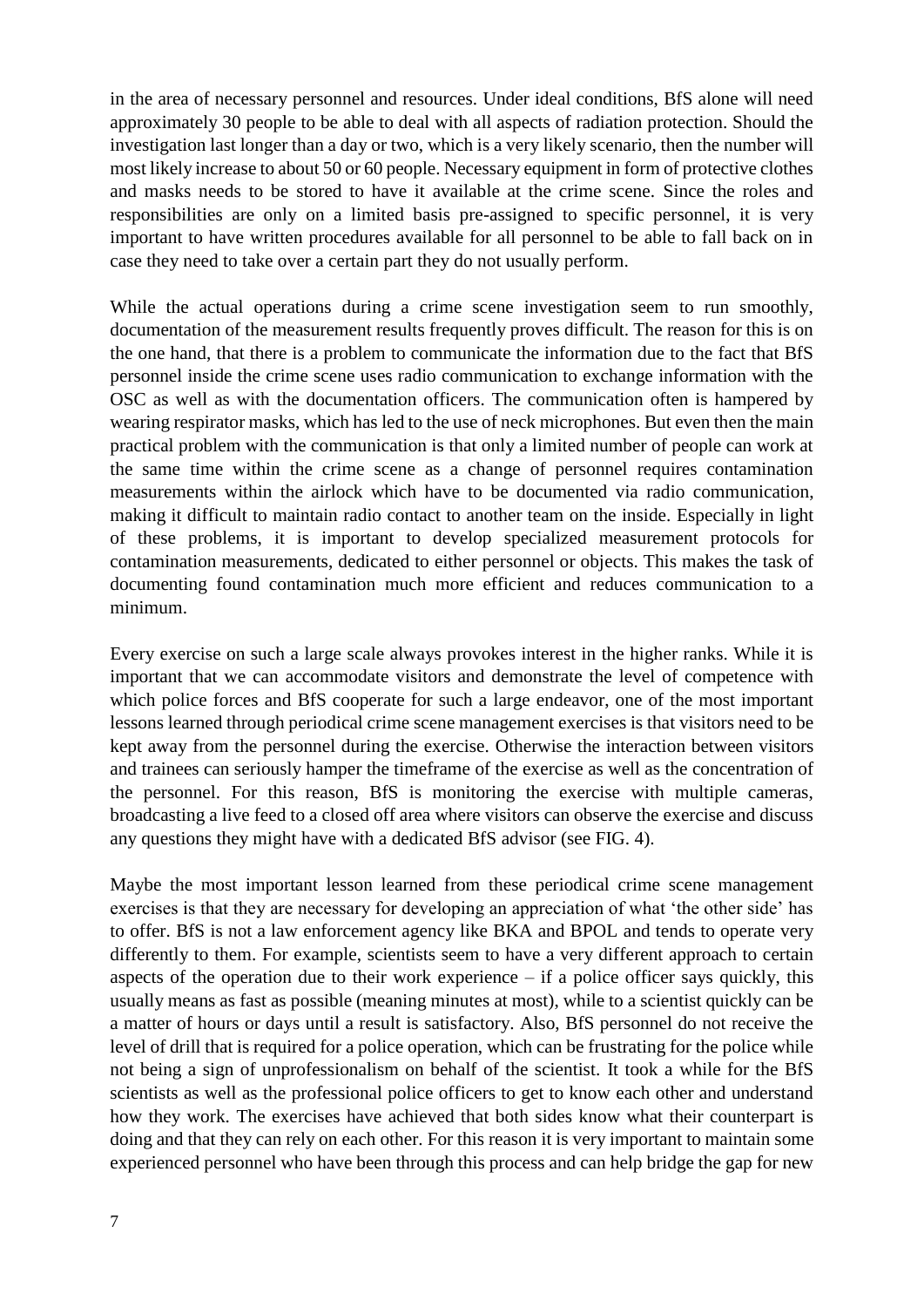recruits. This is especially the case on the police side of things, as they tend to change between different roles within the police force more often than BfS personnel.



*FIG. 4. Observation area for visitors during a crime scene management exercise. Multiple cameras provide a live feed from the actual crime scene, allowing the trainees to exercise unhampered by visitors or supervisors while at the same time allowing for a detailed discussion afterwards.*

### **5. Conclusion**

In conclusion, maintaining an annual radiological crime scene investigation management exercise is the basis for BfS, BKA and BPOL to be well prepared in case of a radiological emergency. The roles and responsibilities have been defined by experience and personnel is being trained specifically for these tasks. The exercises are also the main tool to develop and optimize operational procedures.

### **References**

[1] E. A. Kroeger, oral presentation, Vienna, IAEA International Conference on Nuclear Security, 2009, "Joint Exercises and Training of Law Enforcers and Radiation Protection Advisors for the Defence against Nuclear Hazards in Germany – Experience Gathered on the Federal level."